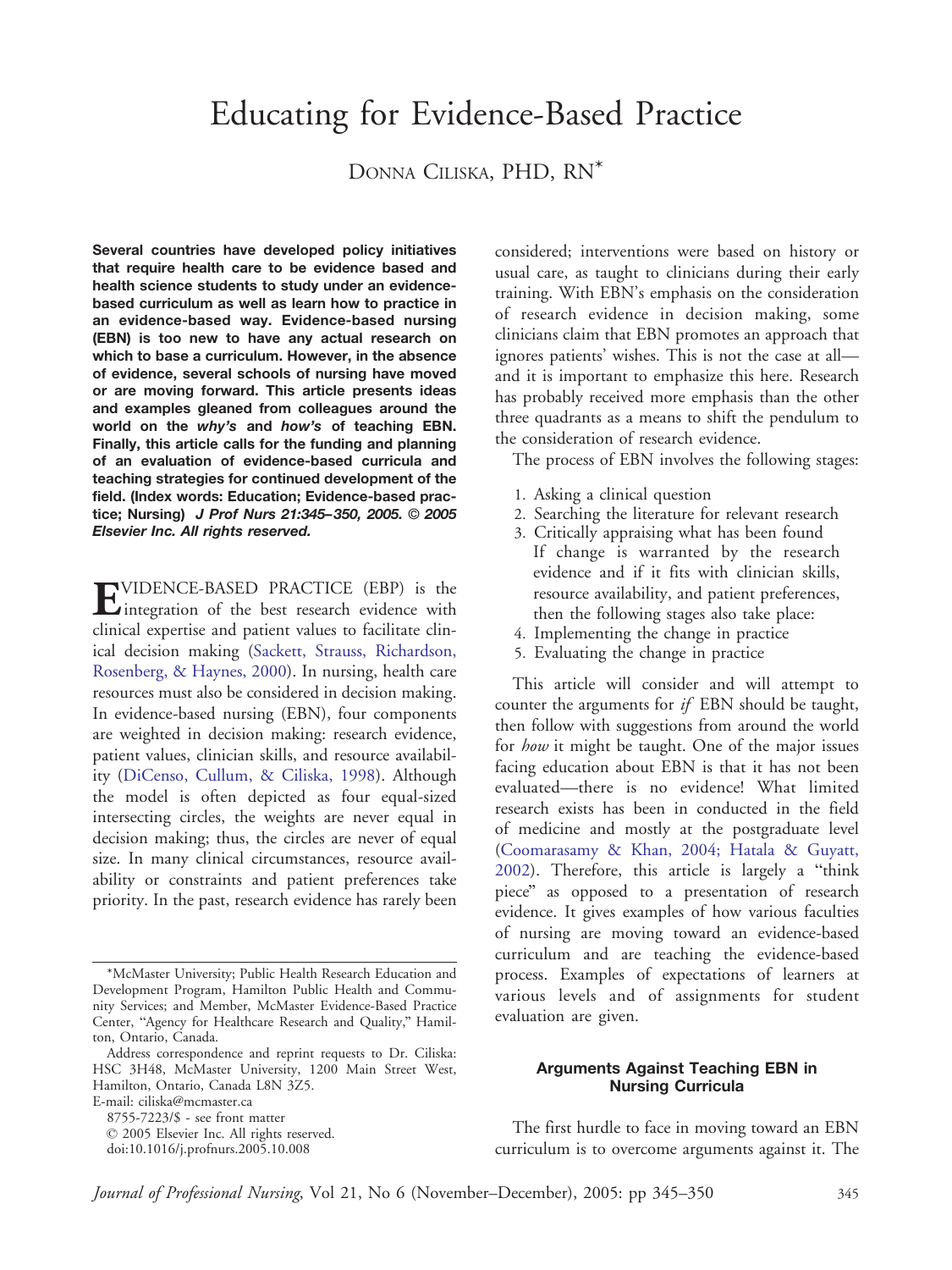most frequently encountered arguments experienced from nursing educators are explored subsequently.

# "EBN IS SIMPLY THE FLAVOR OF THE MONTH"

Although awareness of EBN has grown tremendously, some claim that it is the "flavor of the month." They believe that there is no real reason to adopt EBP as it will be short lived and the nursing profession will be onto the next "flavor" eventually. In addition, they claim that people have lived through other phases and that, consequently, this too will pass.

However, several countries have passed policies demanding accountability, that health care be evidence based, that curricula for health sciences students be evidence based, and that students learn the evidence-based care process. For example, the U.S. Institute of Medicine Report and the Board on Health Care Services' Health Professions Education Summit defined core competencies for all health care professionals, one of which includes EB[P](#page-5-0) [\(Fineout-](#page-5-0)Overholt & Johnston, 2005). Such policies reduce the likelihood that EBN will only be a short-term endeavor and compel health care workers and educators to demonstrate how EBN has been implemented and how the research–practice gap will be overcome.

#### "I AM USING EXAMPLES FROM RECENT HIGH-QUALITY EVIDENCE IN MY TEACHING, SO I AM TEACHING EBN"

Although using recent evidence in teaching is an advancement over teaching from outdated texts, it does not constitute the minimum for teaching EBN. Clinicians practice, for many years into the future, what they were taught in their basic education. Succumbing to this argument will help ensure that clinicians will continue to practice as they were taught, even at the end of their careers. As a clinician, by 2025, would you want your former students to care for you using evidence that you taught them in 2005? More likely, you would want them to treat you with evidence that is current and of high quality in 2025. If you do not teach the EBN process, then they will not be able to maintain their practice based on evidence.

#### "THE CURRICULUM IS SO JAMMED, I CANNOT TAKE THE TIME OUT TO TEACH THE EBN PROCESS"

This argument usually follows directly from the previous argument. A nurse educator can never cover everything in the field. There are hard choices to be made about curriculum content. With the government-level policy developments for health care providers to use evidence in decision making, it becomes imperative that students learn the process in their basic education.

#### "I TEACH THE EBN PROCESS, BUT THEN THE STUDENTS GO TO THE CLINICAL AREAS WHERE THEY ARE NOT ALLOWED TO PUT THE EVIDENCE INTO PRACTICE"

It is true that students will continue to encounter staff who are not open to change—those who do not understand the accountability that they have to their patients, to the organization, or to their profession to be evidence based. Students need to understand that they have policy documentation to support them. They also need to understand the change process, to appreciate resistance, and to learn how to get support for themselves.

# "SPECIALTY EXAMINATIONS ARE NOT EVIDENCE BASED"

Some faculty claim that specialty examinations are not evidence based—that they are based on common textbooks that are outdated. For their students to pass, they have to either teach students what is in the text even if it is contrary to current evidence or teach both and ensure that the students understand how the answer for the examination and the answer for clinical practice differ. The students are caught in the dissonance.

It is difficult to establish as to what extent this is a real problem, but the opinions are strongly voiced by some faculty. Certification examinations are usually confidential and faculty are not allowed to see examination questions, so this argument may be an urban legend. However, it behooves licensing bodies to base examinations on recent evidence. Of course, there will always be a degree of "catch up" as it takes time for new questions to be written, tested, and incorporated into examinations. In the meantime, it is hoped that the number of such problematic questions will be small enough that they will not determine a passing or failing status for students.

### Student Expectations and Evaluation Strategies

This section moves from *whether* to teach EBN to how to teach EBN. As noted, there is no available evidence evaluating curricula or teaching EBN. However, several people have postulated that more than a course on EBP is needed; rather, a paradigm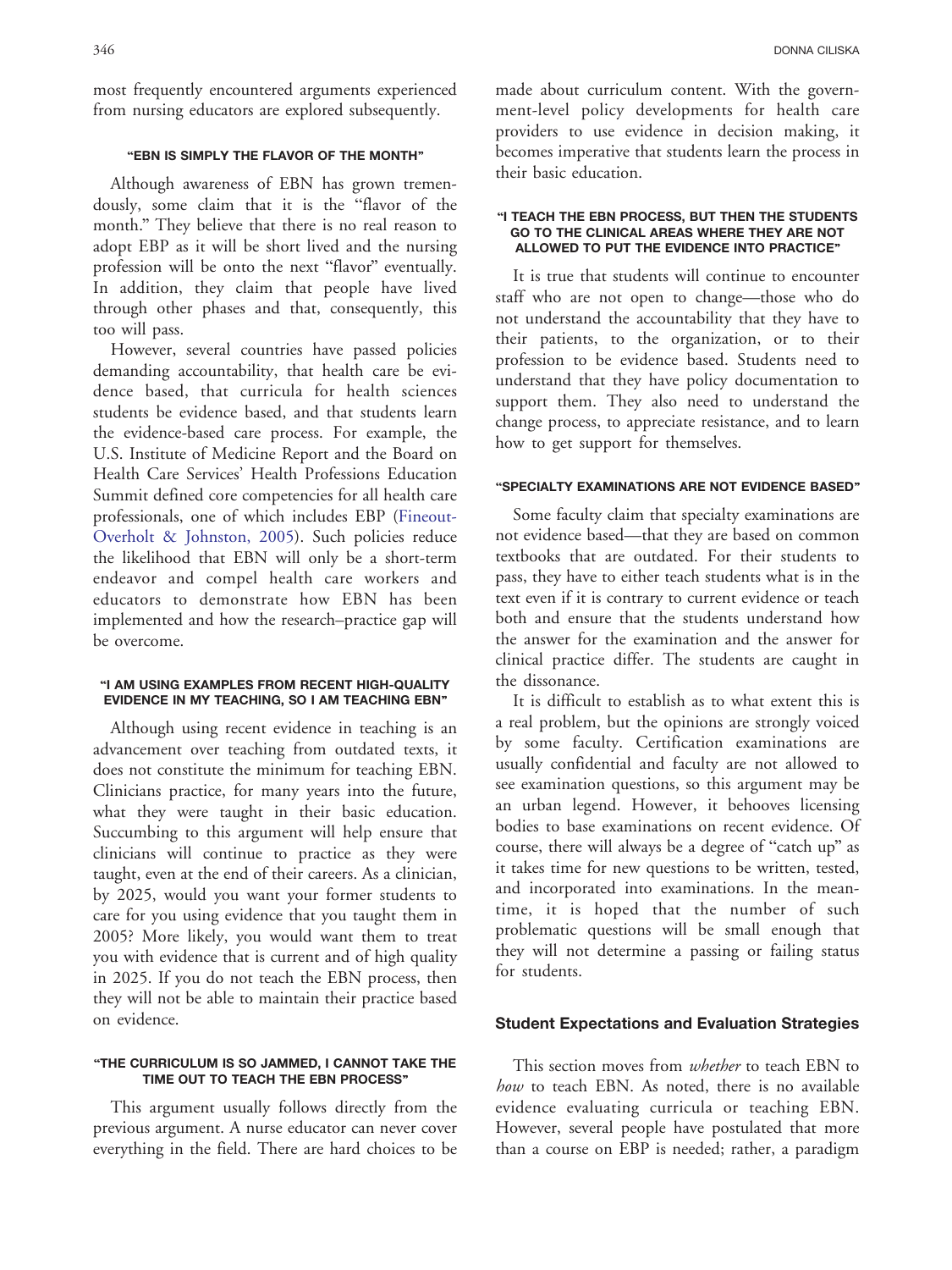shift is required to move from traditional [education to](#page-5-0) curricula focused on the integ[ration of EBP \(Kessinich,](#page-5-0) Guyatt, & DiCenso, 1997; Fineout-Overholt & Johnston, 2005).

Curriculum possibilities across the spectrum of undergraduate and graduate education and faculty development will be presented. The ideas and strategies presented, which have been gleaned from colleagues around the world, should be taken as possibilities and not known evaluated entities. They do not represent one curriculum but do bits and pieces of curricula, courses, and evaluation strategies from many schools.

#### UNDERGRADUATE EDUCATION

#### What are Appropriate Expectations?

It is very rare that a baccalaureate-prepared nurse would be awarded a research grant as a principle investigator, yet we continue to teach basic research methods and statistics as a requirement in the undergraduate program, preparing students to be "evidence generators" [\(Fineout-Overholt](#page-5-0) [&](#page-5-0) [Johnston,](#page-5-0) [200](#page-5-0)5). In a traditional research class, most students do not believe that they will ever develop a research project, so their motivation to learn is minimal; they find the course lacking in relevance, boring, or even frightenin[g](#page-5-0) [\(Kessenich](#page-5-0) [et](#page-5-0) [al.,](#page-5-0) [199](#page-5-0)7). Knowledge from traditional research courses does not translate to the ability to confidently read and critique research literature.

Alternatively, we should expect that baccalaureate graduates will be good consumers of research— "evidence users" [\(Fineout-Overholt](#page-5-0) [&](#page-5-0) [Johnston,](#page-5-0) 2005)—such that they can find, appraise, and use research within the evidence-based process. [Banning](#page-5-0) (2005) discovered that nurse prescribers were able to define the research process but not the evidence-based process. They often confused EBP as being the same thing as an original research question under investigation with primary data collection from patients [\(Banning,](#page-5-0) [200](#page-5-0)5).

Being able to use research within the EBN process involves skills different from those that can be achieved in usual research and statistics courses. What is required is not one class but an evidencebased curriculum where skills development and expectations of use of evidence are embedded across courses and across years in the academic and clinical settings. It is uncertain as to what extent research conducted in postgraduate medicine can generalize to undergraduate nursing education. However, [Coomarasamy](#page-5-0) [and](#page-5-0) [Khan](#page-5-0) [\(2004\),](#page-5-0) in a systematic review of 23 studies, found that stand-alone classroom teaching of evidence-based medicine or critical appraisal courses improved knowledge but that clinically integrated teaching also improved skills, attitudes, and behaviors.

The following are some examples of leveling expectations of students across a 4-year curriculum. First-year students can learn how to frame clinical questions and to search common databases such as CINAHL and PubMed ([Kessinich](#page-5-0) [et](#page-5-0) [al.,](#page-5-0) [1997\).](#page-5-0) Any clinical experience can be used in one-to-one clinical teaching or in group teaching to generate issues and unknown information for first-year students. The same strategies could be built on in second year, where the students would go on to learn about critical appraisal of interventions, systematic reviews, and qualitative research. This would also be good to link with teaching content such as searching databases (e.g., the Cochrane Library), ideally taught by health librarians. Third-year students could learn to appraise practice guidelines and to search sources such as the National Guidelines Clearinghouse. Final-year students might integrate a change theory by considering how a piece of evidence can be used to change practice on a particular clinical unit. In all clinical courses, students can be required to identify then incorporate evidence into care plans as they become more skilled in the process.

Research and statistics are highly valuable, and, when taught within critical appraisal, they take on more meaning, relevance, and significance to the students. Students still learn about different research designs, both quantitative and qualitative, and how to match the best research design to the clinical question under consideration. Concepts such as sources of bias, reliability and validity of measurements, and adequacy of follow-up can be integrated into critical appraisal courses. Relevant statistics are also included in critiquing skills.  $t$  Tests, odds ratios, relative risks, risk reduction, and numbers needed to treat become understood in relation to specific designs used in real studies. Emphasis is on the interpretation and meaning that they have in a study, not on the methods of calculation.

Clinicians claim that they lack time to conduct searches and critique evidence; while still students, they need to learn how and where to quickly find appraised literature and synthesized evidence. [Haynes](#page-5-0) (2005) developed a pyramid of resources for clinicians to use (see [Figure](#page-3-0) [1\)](#page-3-0). Starting from the bottom, evidence comes from individual *studies*; these are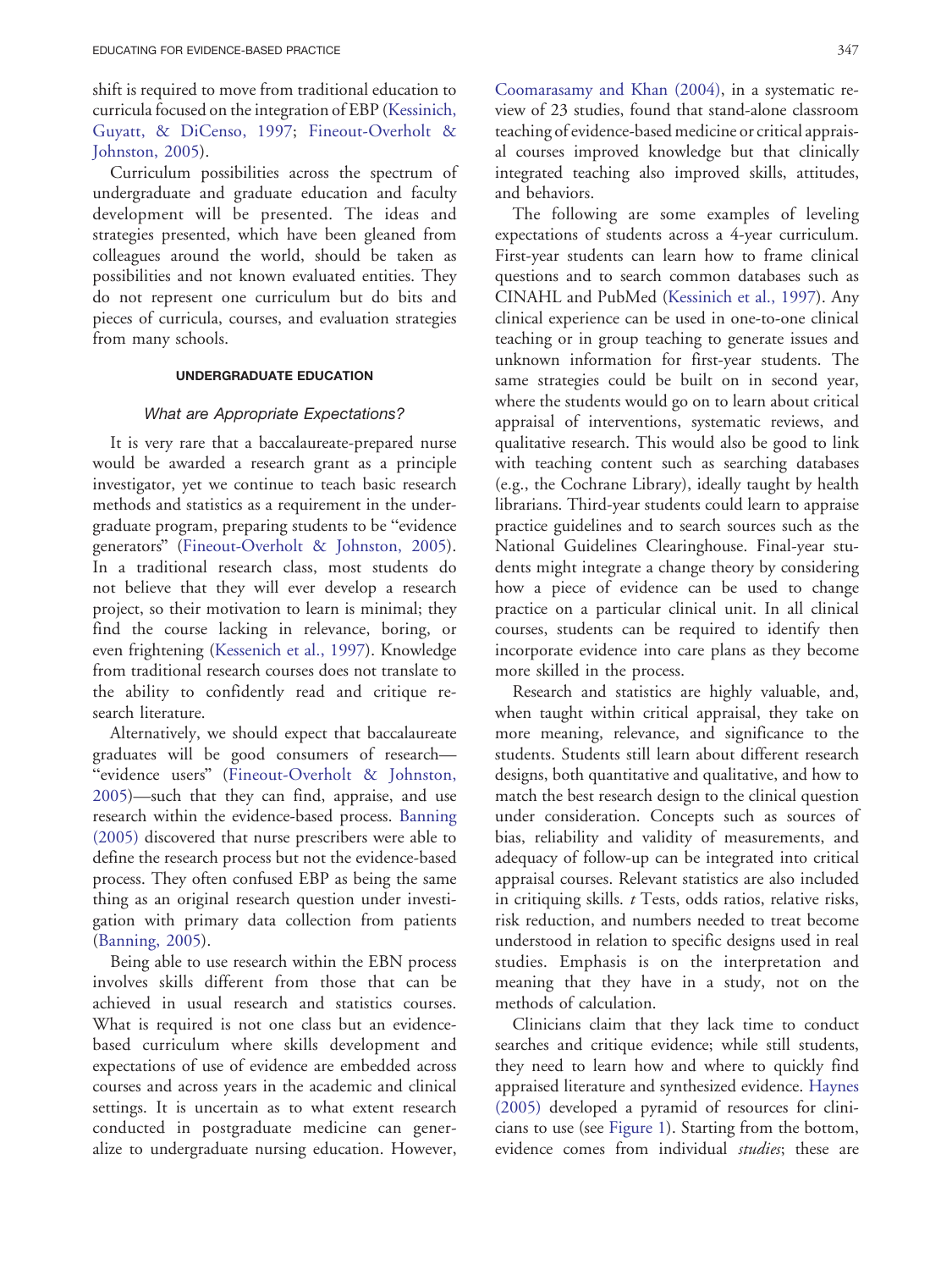<span id="page-3-0"></span>

Figure 1. The "4S" leve[ls of organizat](#page-5-0)ion of evidence from research. Adapted from Haynes (2005).

gathered together in syntheses or systematic reviews; high-quality reviews are brought together in synopses-the journals, such as Evidence-Based Nursing, that abstract preappraised reviews and individual studies. All of the lower-level information can be integrated into systems such as decision support systems and practice guidelines. As shown in Figure 1, utilization takes place from top to bottom. If there are systems or practice guidelines in place, they would be the most efficient sources of information; if there is none, the nurses would look for synopses, then systematic reviews, and then individual studies to apply to a particular clinical question. However, in teaching, it is most efficient for students to learn how to appraise the levels in reverse, starting with individual studies. Concepts of design, biases, and reliability and validity of measurements need to be understood before one can adequately critique systematic reviews and practice guidelines integrated at the system level.

#### Examples of Assignments

At the undergraduate level, small assignments for lower-level students have required that they develop clinical questio[ns](#page-5-0) [\(Flemming,](#page-5-0) [19](#page-5-0)98) for each clinical patient assignment. Students may later be required to hand in a copy of their saved search strategies that go with the clinical question. The requirements for the search can vary but, at the undergraduate level, should not focus on being exhaustive and finding everything there is on a topic but on finding highquality evidence quickly, a skill that will be more usable upon entering the workforce.

In upper levels, students can be asked to submit a critical appraisal of a study, systematic review, or practice guideline. It can be an in-depth critique or summary of strengths and weaknesses. At some point, they need to practice giving a short oral synopsis of a study and their critique, which they might give to work colleagues or managers. This should include the study's purpose, its major findings, its major methodological strengths and weaknesses, and a decision about whether there are fatal flaws that would preclude the possible application of the findings to the EBN process. If students only practice reporting the in-depth critical appraisal and study content, they will not master the skills of quickly transmitting important information, as would be required in a team meeting or in an actual clinical situation.

#### GRADUATE EDUCATION

## What are Appropriate Expectations?

Depending on the students, the school, and date of the students' undergraduate education, students may enter graduate school without knowing the EBN process. In the short to medium term, courses will have to be available for them to catch up on how to state a clinical question, basic search skills, critical appraisal of intervention studies, systematic reviews, guidelines, and qualitative studies. Then they can go on to more in-depth searching and learning about critical appraisal of other types of clinical questions such as assessment (diagnosis), prognosis, harm, prevention, quality of life, quality of care, and economic evaluation.

In graduate school, most students are required to take research methods and statistics courses but, again, may not readily be able to translate the content to skills required to be good consumers of research. They may need practice with the translation, in courses and clinical practice. If the students have already taken graduate-level research and statistics courses, critical appraisal content usually proceeds at a faster pace, then they may go on to focus more on utilization of research evidence at the institutional level, such as by adapting, revising, or developing relevant practice guidelines. As masters and doctoral graduates, it is an expectation that graduates can assess organizations and individuals within them and plan a strategy for implementation of practice change. This requires an understanding of the literature about barriers to research utilization, an understanding of models for implementing EBP, and an ability to use the change process.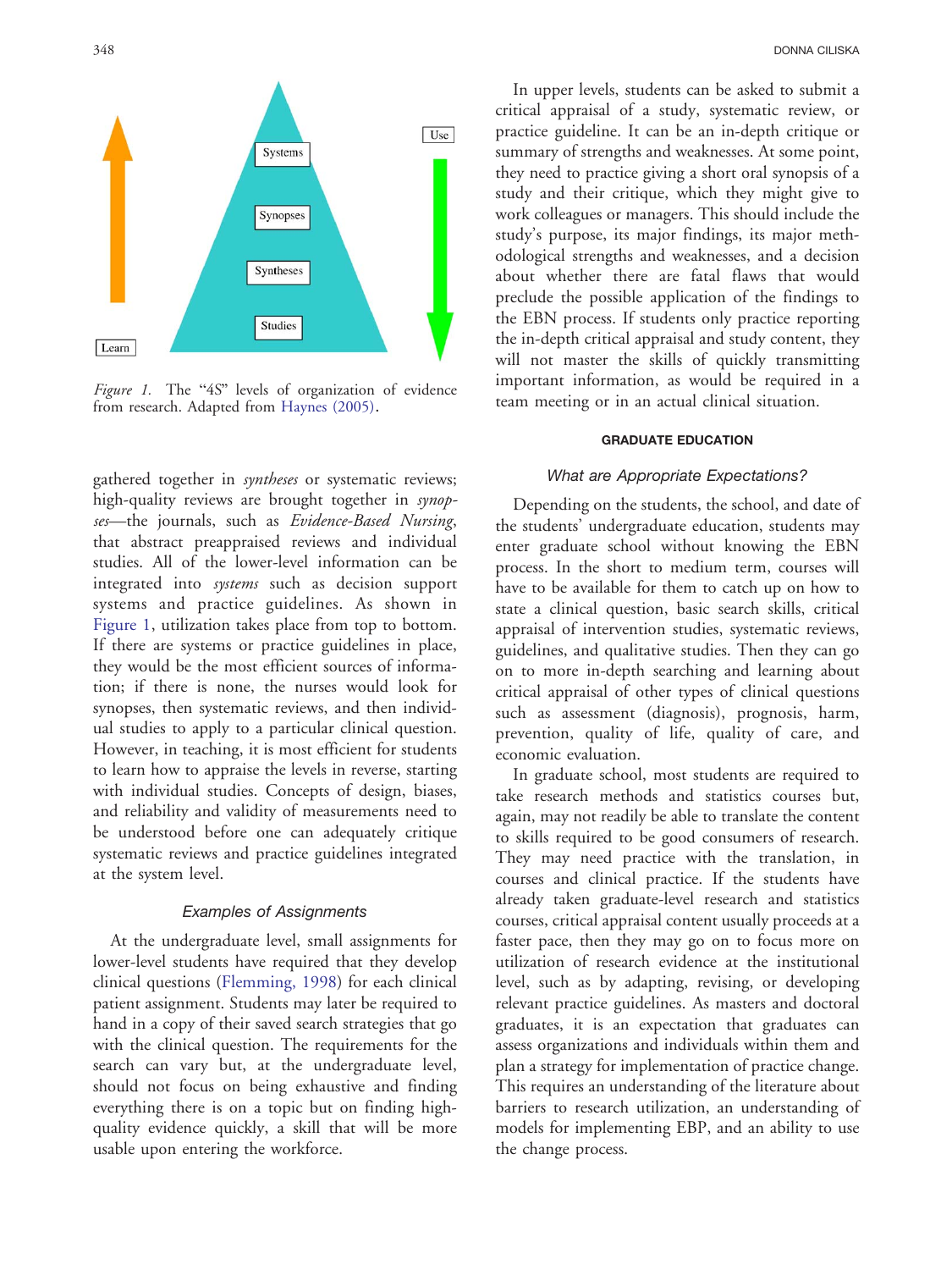Some graduate programs will offer courses on how to conduct systematic reviews and guideline development. Indeed, some have explicit assumptions that the literature review section of any thesis will be conducted as a systematic review.

#### Examples of Assignments

Some of the assignments as those for undergraduates might be required for graduate students. However, an integrative article has been reported to be highly useful to graduate students. In an integrative article, students pose a question from their clinical practice, present their search strategies, include the three best articles found along with a critique of each, and declare a decision regarding the suitability of the evidence, from a quality perspective, for implementation in clinical practice. In addition, the students are asked to complete an assessment of their work environment as to the barriers and facilitators that exist in terms of the organization, the culture, and the individuals in the environment as well as to recommend a plan for implementation. As many such plans take years to implement, it is not realistic to expect implementation to take place; nonetheless, graduate students could also be required to indicate criteria and processes for the evaluation of such an implementation plan.

A possible group graduate student assignment might be the development of practice guidelines for a particular clinical issue. This would require finding and critically appraising existing guidelines or, alternatively, conducting a systematic review of the literature and then developing guidelines. Again, implementation is probably outside the realm of expectation, but the development of an implementation and evaluation plan would be a useful exercise.

#### CONTINUING EDUCATION

In another generation, all nurses graduating will be well equipped to be good consumers of research and to bring quality evidence to bear on decisions with patients in practice situations. In the meantime, what level of skill in use of EBN is expected of practicing nurses? Once again, current policies in many countries expect that patients are cared for by nurses who use the evidence-based process. Do all nurses, from the personal care attendants to the advanced practice nurses, need these skills?

Probably not—everyone may be practicing based on high-quality research evidence but may not be doing so directly. That is, some nurses may use practice

guidelines or standard care maps that are highly evidence based but may not actually appreciate them or be aware of the underlying evidence. Every nurse may not know how to search for and critique research studies. This means that some people in various clinical areas need the skills to find, critique, and use evidence, but not everyone needs to be able to do so.

What is required is a culture of reflection on practice—of evaluating what is and what is not working with patients and what their preferences and personal reactions to care are—and a desire to look into alternative possibilities. A few anecdotal unevaluated strategies that seem to affect culture are question contests and "dinosaur" contests. In the first instance, where nurses at all levels of the staff are encouraged to submit questions about their clinical practice; questions are submitted to librarians, who often are able to find relevant research to bear upon the questions. The dinosaur contest asks clinicians to disclose interventions that are based on history and not on evidence. At the least, these strategies seem to promote a shift to more reflection on practice.

Nursing and health care organizations in several countries are attempting to develop current workforce EBN skills in a variety of ways that involve short courses delivered by a variety of media. Examples include the Victorian Center for Nursing Practice Research ([Fineout-Overholt](#page-5-0) [&](#page-5-0) [Johnston,](#page-5-0) [2005\)](#page-5-0) and the [Sigma](#page-5-0) [Theta](#page-5-0) [Tau](#page-5-0) [\(2005\)](#page-5-0) in the United States. Most often, these courses are intended to develop skills in defining a clinical question, conducting efficient search, and critically appraising studies. Journal clubs often accomplish the same purposes within a defined clinical area and go further to explore how the findings may be integrated into current practice.

#### PREPARING FACULTY

As in any new venture, faculty will vary in their adoption and teaching of an evidence-based curriculum, from innovators and early adopters to laggards ([Rodgers,](#page-5-0) [1995\).](#page-5-0) Some will be wildly enthusiastic and some will be resentful and unwilling to acknowledge that they need skills development in the area. Policy development, curriculum and school accreditation, employee expectations of graduates, and specialty certification examinations will all help push the adoption.

The faculty must role model that the EBN process is more than just research utilization and that it is also about making decisions considering patient values